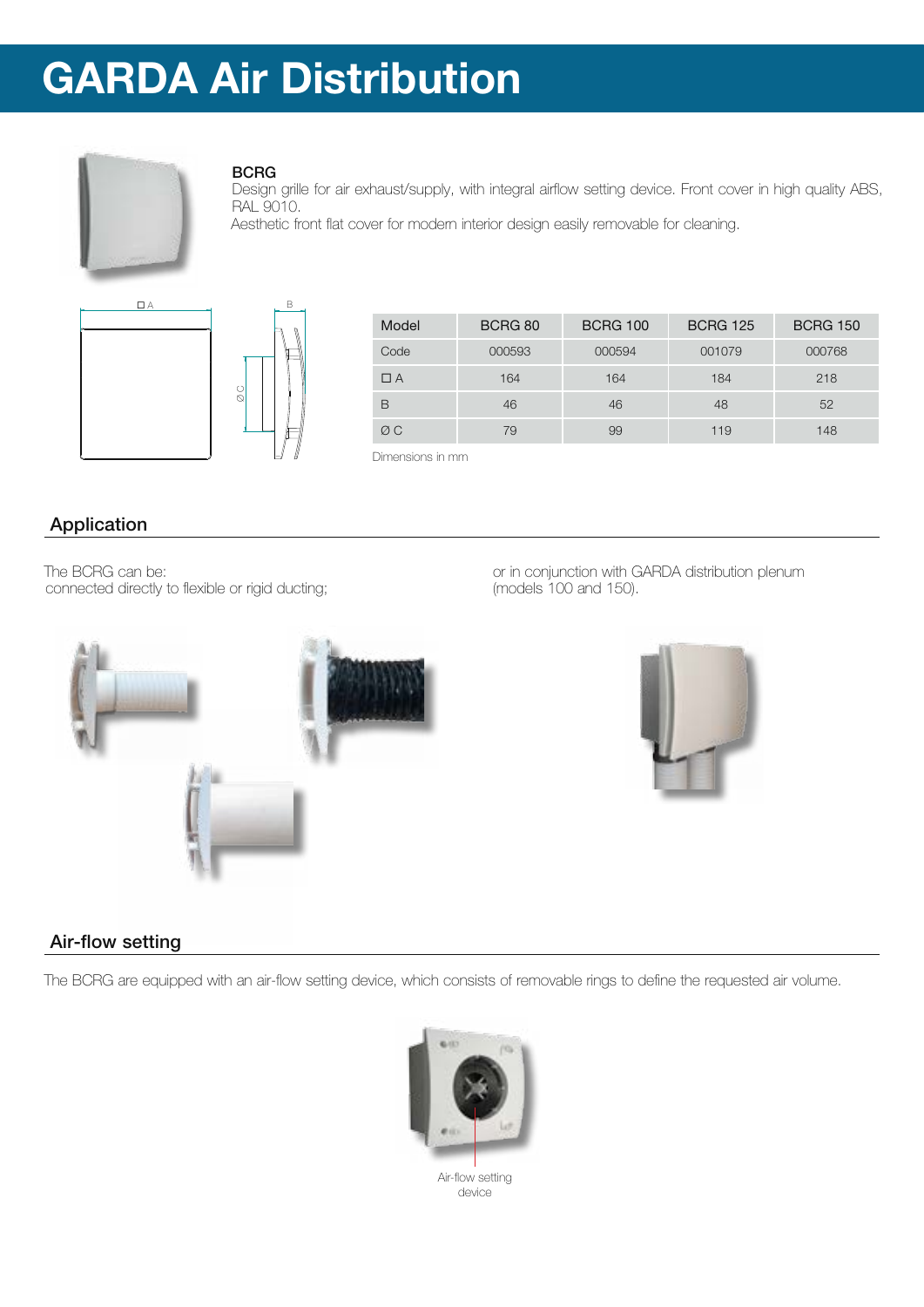







The number refers to the ring left on the setting device

5 50

10 100 50 50 10

Airflow - m<sup>3</sup>/h

### Accessories

10 10

5

1

Static pressure - Pa

Static pressure

 $\mathbb{E}_{d}$ 

100 100



#### KF - FILTER KIT

Set of anti-dust filter with frame Models 80 and 100: code KF100HR Models 125 and 150: code KF150HR



## KT- FRONT PLUG KIT

RING 1 RING 2 RING 3 RING 4 RING 5  $RING 6$ 

> RING 8<br>RING 10 RING 7

100

Set of front plugs with frame, to close the design grille hole when needed Models 80 and 100: code KT100HR Models 125 and 150: code KT150HR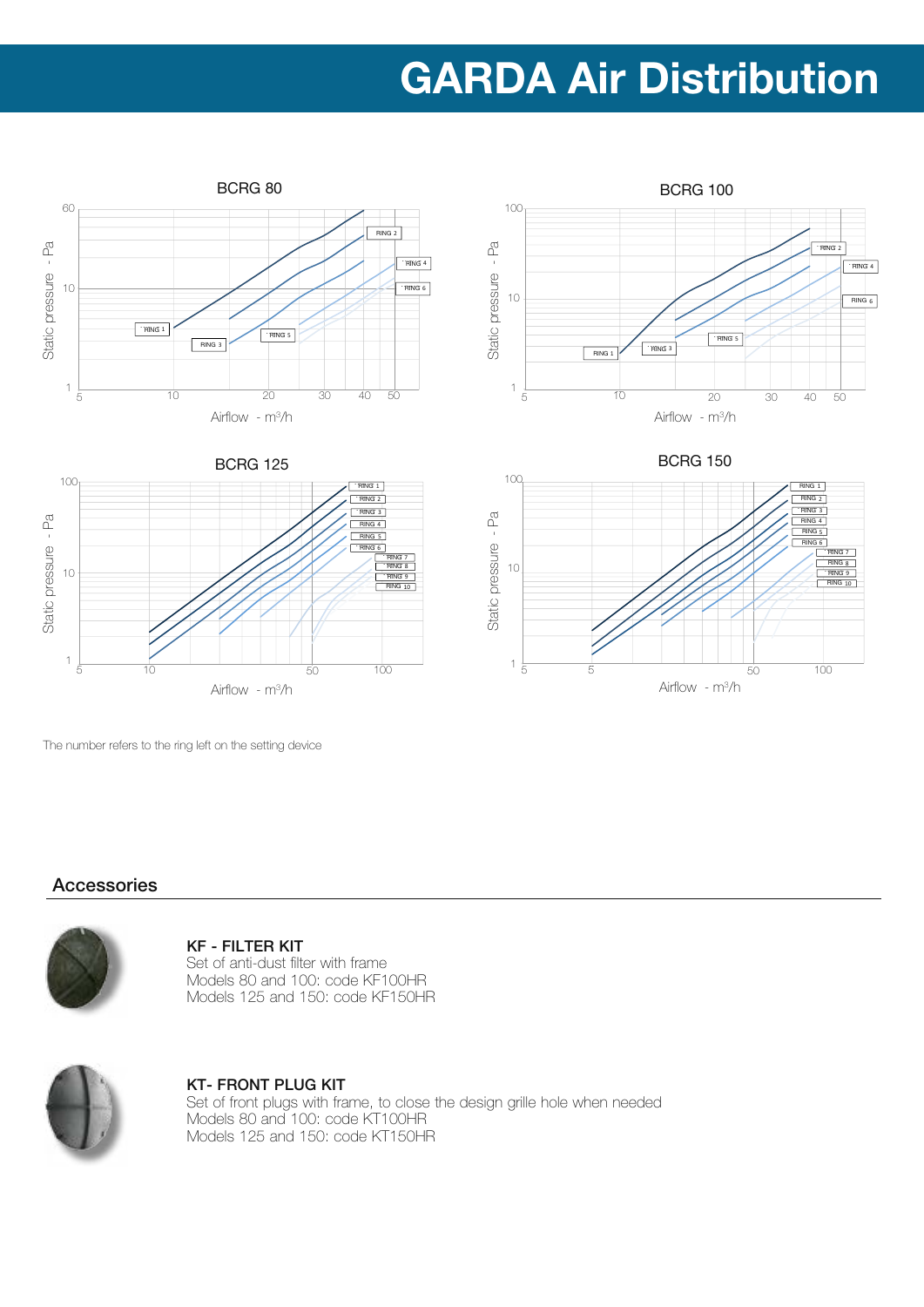

### PLML 140x140 1x75

Plenum in galvanised steel for air exhaust/supply, for design grille. 1 side outlet Ø80mm (suitable for semi-rigid duct CNDFLB 75/63).



### PLMP 140x140 1x75

ARCHIVIO CAD:  $\blacksquare$ 

T:\Archivio Progetti Industriale\Distribuzione



45,2 44,4

Plenum in galvanised steel for air exhaust/supply, for design grille. 1 rear outlet Ø80mm (suitable for semi-rigid duct CNDFLB 75/63).



AQD.00362.00362.00074.00074.00074.00074.00074



160 160 Dimensions in mm

 $\Gamma$ 

 $Ø10C$